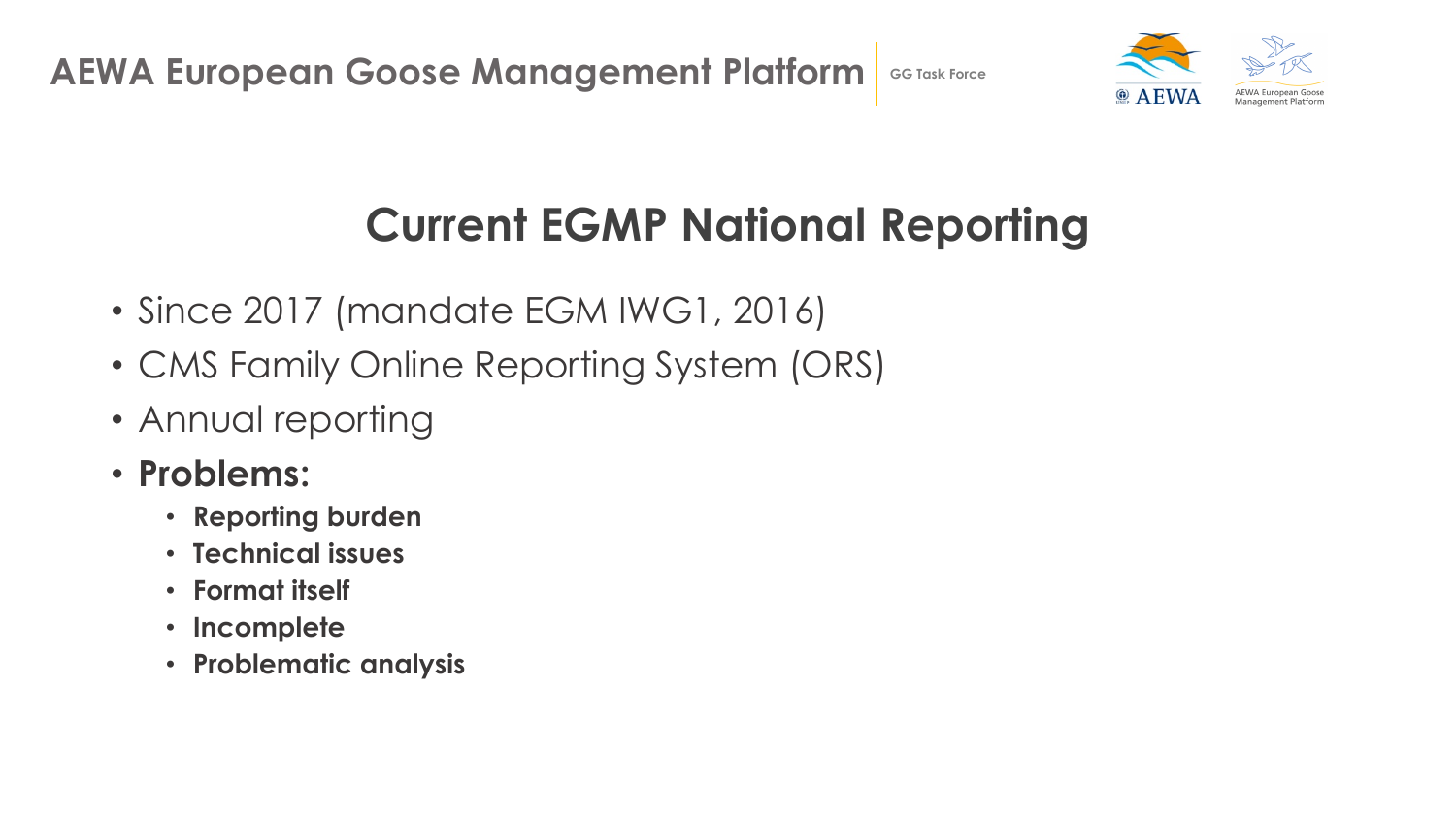

#### **Proposed process**

#### **1. Template used for reporting:**

**Option 1A:** Use the template as used in the online reporting tool so far and update with new questions.

**Option 1B:** Use a shared online table (i.e. Google sheets/excel table) to report against each activity.

- An updated table will be extracted periodically and presented to the EGM IWG.
- The progress of activities will be closely monitored by the respective Task Forces, as well as the Secretariat and the Data Centre.
- reduce the reporting burden for Range States since the workplans are constantly kept up to date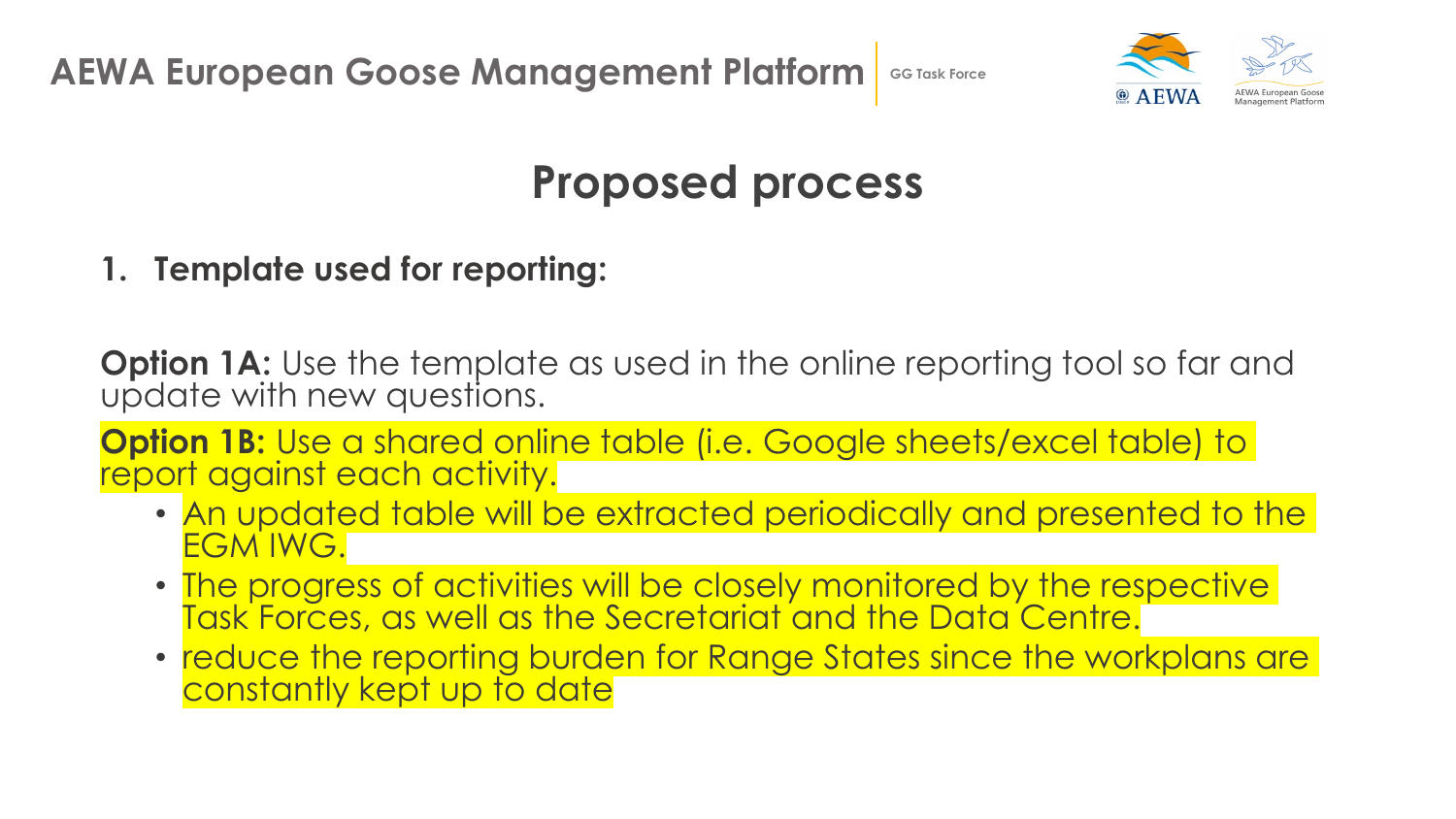

# **2. Periodicity of each reporting cycle:**

- **Option 2A:** Every year a reporting cycle is launched, reports are analysed and presented for discussion at the EGM IWG meetings – status quo.
- **Option 2B:** Every 2 years a reporting cycle is launched, reports are analysed and presented for discussion at the EGM IWG meetings.
- **Option 2C**: Every 3 years a reporting cycle is launched, reports are analysed and presented for discussion at the EGM IWG meetings.
- **Option 2D:** Alternate the reporting. In Year 1: reporting on PFG and TBG; in Year 2: Reporting on BG and GG.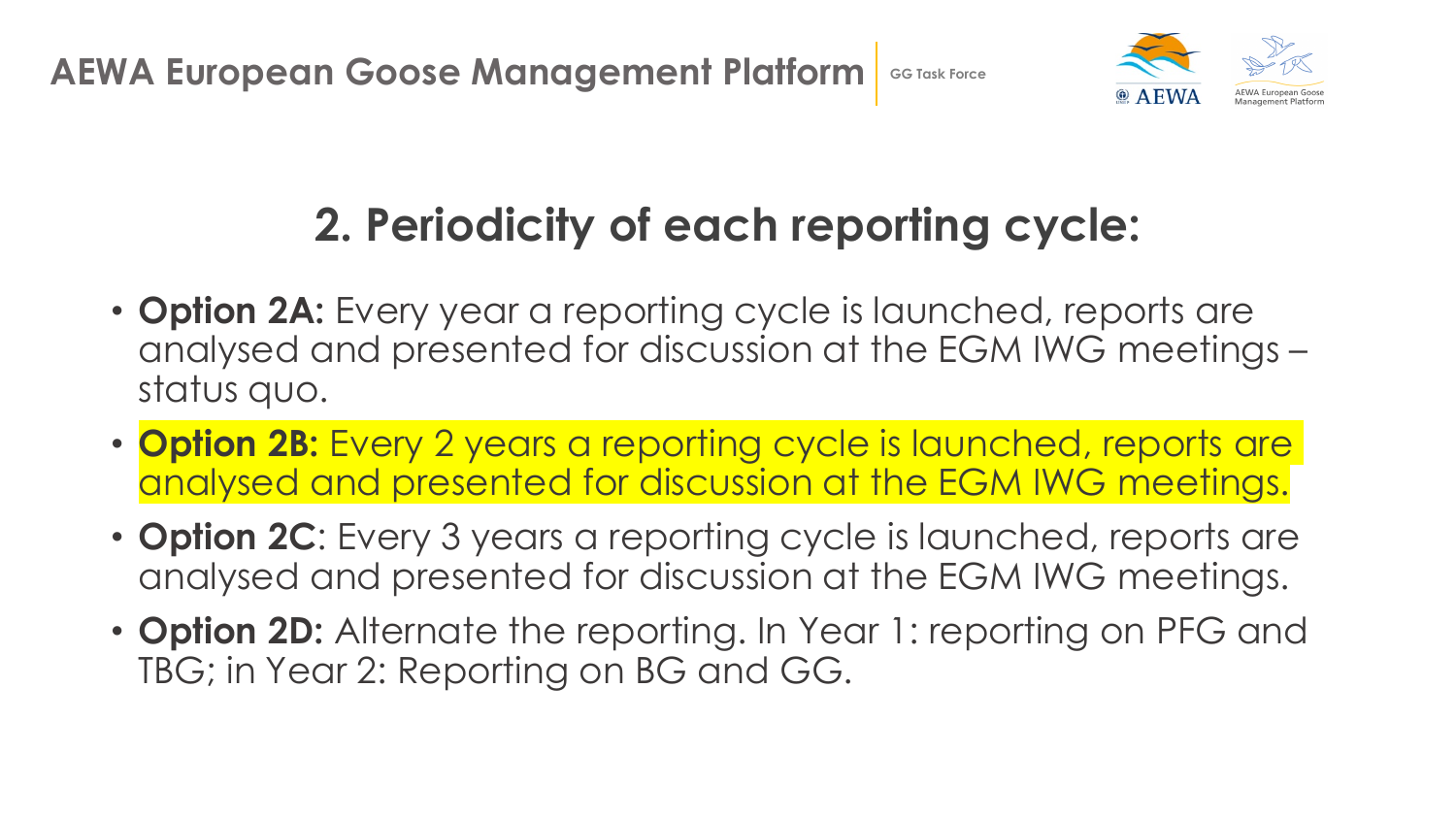

### **3. Process**

- Task Forces, Secretariat and the Data Centre to develop the templates during the intersessional period.
- The final templates will be adopted by the EGM IWG before (by correspondence) or at EGM IWG7 (depending on the option chosen).
- Once the **template** has been developed and the periodicity of reporting cycles agreed, a workflow on how to compile and submit the national reports shall be developed by the Task Forces, the Secretariat and the Data Centre and agreed by the EGM IWG before (by correspondence) or at EGM IWG7.
- It is proposed that the **EGMP Task Forces** maintain the reporting of actions as a rolling process and support the National Government Representatives with the submission of the national report.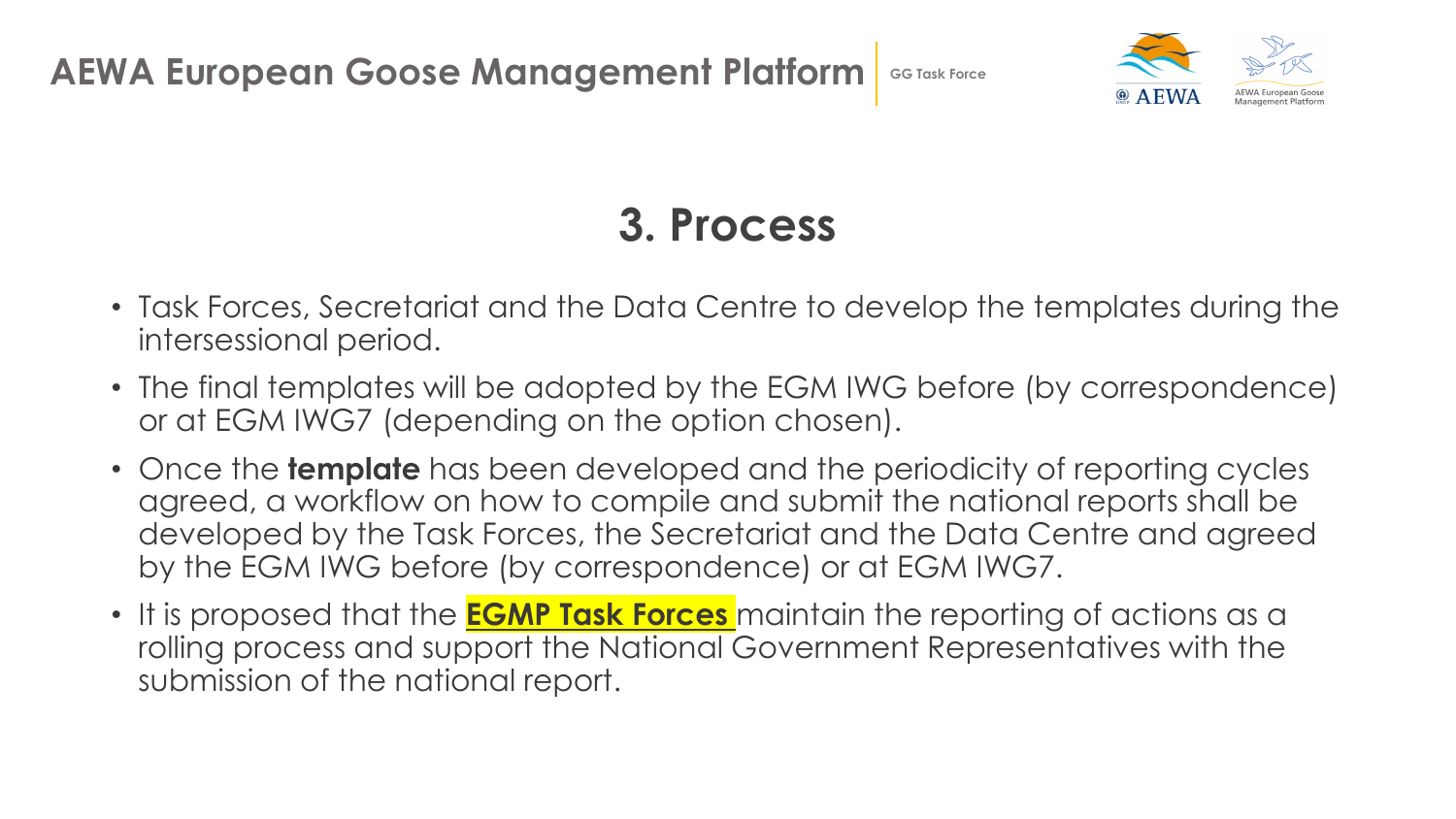

# **Way forward?**

- Setup a small working group
- Suggest TF Coordinators to develop this jointly
- Other ideas?

• Timeline – format should be agreed by January 2022 – first interim report submitted to EGM IWG7 in June 2022